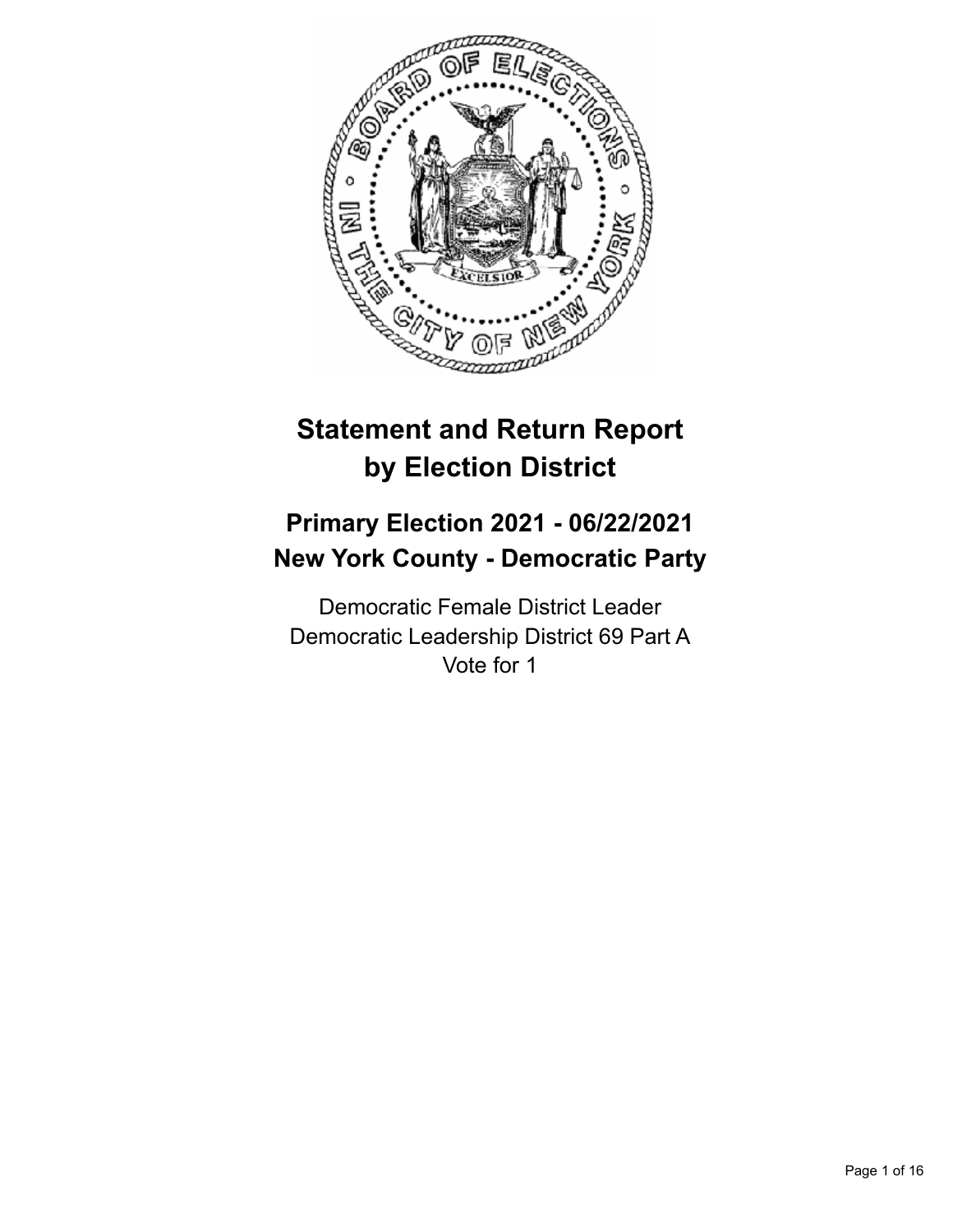

| PUBLIC COUNTER                                           | 188      |
|----------------------------------------------------------|----------|
| <b>MANUALLY COUNTED EMERGENCY</b>                        | $\Omega$ |
| ABSENTEE / MILITARY                                      | 32       |
| AFFIDAVIT                                                | 4        |
| <b>Total Ballots</b>                                     | 224      |
| Less - Inapplicable Federal/Special Presidential Ballots | $\Omega$ |
| <b>Total Applicable Ballots</b>                          | 224      |
| CYNTHIA L. DOTY                                          | 61       |
| <b>FRANCIA RODRIGUEZ</b>                                 | 26       |
| <b>SANDRA WILLIAMS</b>                                   | 51       |
| SALLY WEISS (WRITE-IN)                                   | 1        |
| <b>Total Votes</b>                                       | 139      |
| Unrecorded                                               | 85       |

# **026/69**

| PUBLIC COUNTER                                           | 302 |
|----------------------------------------------------------|-----|
| <b>MANUALLY COUNTED EMERGENCY</b>                        | 0   |
| ABSENTEE / MILITARY                                      | 74  |
| AFFIDAVIT                                                | 2   |
| <b>Total Ballots</b>                                     | 378 |
| Less - Inapplicable Federal/Special Presidential Ballots | 0   |
| <b>Total Applicable Ballots</b>                          | 378 |
| CYNTHIA L. DOTY                                          | 116 |
| <b>FRANCIA RODRIGUEZ</b>                                 | 40  |
| <b>SANDRA WILLIAMS</b>                                   | 45  |
| ADI HUN (WRITE-IN)                                       | 1   |
| <b>Total Votes</b>                                       | 202 |
| Unrecorded                                               | 176 |

| PUBLIC COUNTER                                           | 113 |
|----------------------------------------------------------|-----|
| <b>MANUALLY COUNTED EMERGENCY</b>                        | 0   |
| ABSENTEE / MILITARY                                      | 27  |
| AFFIDAVIT                                                | 2   |
| <b>Total Ballots</b>                                     | 142 |
| Less - Inapplicable Federal/Special Presidential Ballots | 0   |
|                                                          |     |
| <b>Total Applicable Ballots</b>                          | 142 |
| CYNTHIA L. DOTY                                          | 30  |
| <b>FRANCIA RODRIGUEZ</b>                                 | 24  |
| <b>SANDRA WILLIAMS</b>                                   | 32  |
| <b>Total Votes</b>                                       | 86  |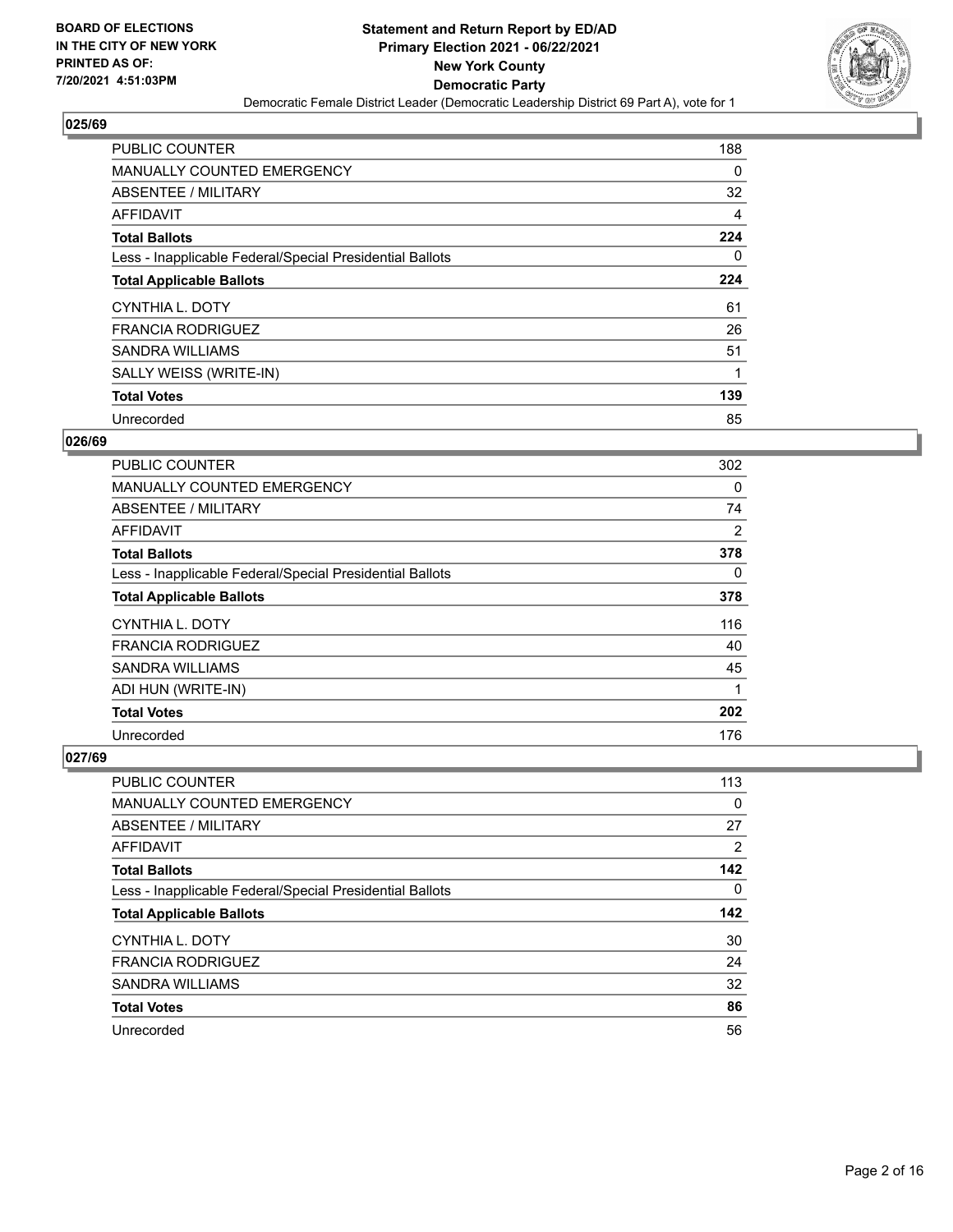

| <b>PUBLIC COUNTER</b>                                    | 125 |
|----------------------------------------------------------|-----|
| <b>MANUALLY COUNTED EMERGENCY</b>                        | 0   |
| <b>ABSENTEE / MILITARY</b>                               | 10  |
| AFFIDAVIT                                                | 3   |
| <b>Total Ballots</b>                                     | 138 |
| Less - Inapplicable Federal/Special Presidential Ballots | 0   |
|                                                          |     |
| <b>Total Applicable Ballots</b>                          | 138 |
| CYNTHIA L. DOTY                                          | 44  |
| <b>FRANCIA RODRIGUEZ</b>                                 | 21  |
| SANDRA WILLIAMS                                          | 25  |
| <b>Total Votes</b>                                       | 90  |

## **036/69**

| <b>PUBLIC COUNTER</b>                                    | 25       |
|----------------------------------------------------------|----------|
| MANUALLY COUNTED EMERGENCY                               | 0        |
| ABSENTEE / MILITARY                                      | 5        |
| <b>AFFIDAVIT</b>                                         | $\Omega$ |
| <b>Total Ballots</b>                                     | 30       |
| Less - Inapplicable Federal/Special Presidential Ballots | 0        |
| <b>Total Applicable Ballots</b>                          | 30       |
| CYNTHIA L. DOTY                                          | 5        |
| <b>FRANCIA RODRIGUEZ</b>                                 | 15       |
| <b>SANDRA WILLIAMS</b>                                   | 3        |
| <b>Total Votes</b>                                       | 23       |
| Unrecorded                                               | 7        |

| <b>PUBLIC COUNTER</b>                                    | 159      |
|----------------------------------------------------------|----------|
| MANUALLY COUNTED EMERGENCY                               | $\Omega$ |
| ABSENTEE / MILITARY                                      | 38       |
| <b>AFFIDAVIT</b>                                         | $\Omega$ |
| <b>Total Ballots</b>                                     | 197      |
| Less - Inapplicable Federal/Special Presidential Ballots | $\Omega$ |
| <b>Total Applicable Ballots</b>                          | 197      |
| CYNTHIA L. DOTY                                          | 56       |
| <b>FRANCIA RODRIGUEZ</b>                                 | 16       |
| <b>SANDRA WILLIAMS</b>                                   | 38       |
| <b>Total Votes</b>                                       | 110      |
| Unrecorded                                               | 87       |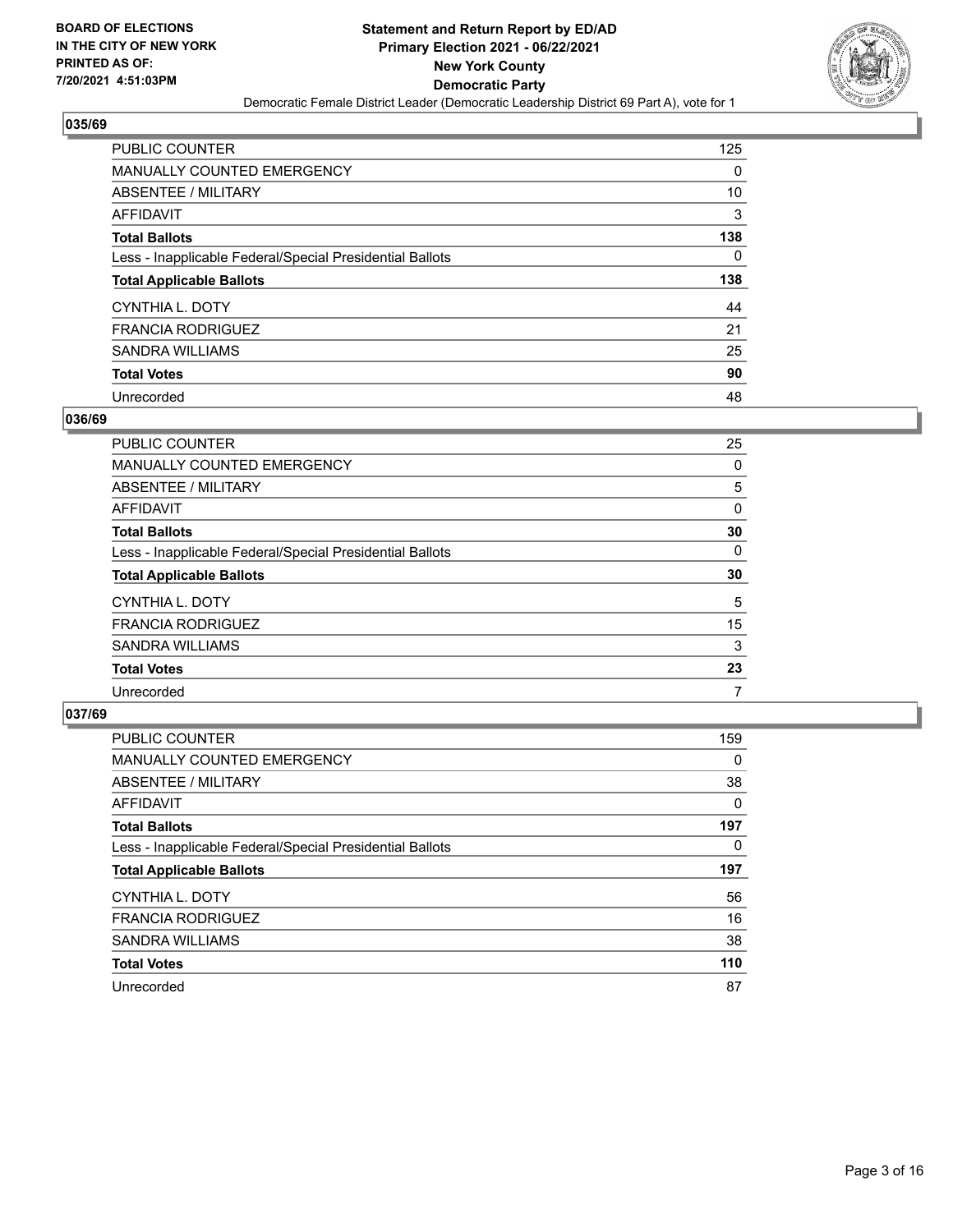

| <b>PUBLIC COUNTER</b>                                    | 222 |
|----------------------------------------------------------|-----|
| <b>MANUALLY COUNTED EMERGENCY</b>                        | 0   |
| ABSENTEE / MILITARY                                      | 44  |
| AFFIDAVIT                                                | 3   |
| <b>Total Ballots</b>                                     | 269 |
| Less - Inapplicable Federal/Special Presidential Ballots | 0   |
| <b>Total Applicable Ballots</b>                          | 269 |
| CYNTHIA L. DOTY                                          | 54  |
| <b>FRANCIA RODRIGUEZ</b>                                 | 41  |
| SANDRA WILLIAMS                                          | 67  |
| BRIAN LEVY (WRITE-IN)                                    | 1   |
| ELISA LEVY (WRITE-IN)                                    | 1   |
|                                                          |     |
| <b>Total Votes</b>                                       | 164 |

# **042/69**

| <b>PUBLIC COUNTER</b>                                    | 257 |
|----------------------------------------------------------|-----|
| <b>MANUALLY COUNTED EMERGENCY</b>                        | 0   |
| ABSENTEE / MILITARY                                      | 58  |
| AFFIDAVIT                                                |     |
| <b>Total Ballots</b>                                     | 316 |
| Less - Inapplicable Federal/Special Presidential Ballots | 0   |
| <b>Total Applicable Ballots</b>                          | 316 |
| CYNTHIA L. DOTY                                          | 85  |
| <b>FRANCIA RODRIGUEZ</b>                                 | 42  |
| SANDRA WILLIAMS                                          | 78  |
| CATHERINE PISACANO (WRITE-IN)                            |     |
| DAN DANZILO (WRITE-IN)                                   | 1   |
| <b>Total Votes</b>                                       | 207 |
| Unrecorded                                               | 109 |

| <b>PUBLIC COUNTER</b>                                    | 272 |
|----------------------------------------------------------|-----|
| <b>MANUALLY COUNTED EMERGENCY</b>                        | 0   |
| <b>ABSENTEE / MILITARY</b>                               | 41  |
| <b>AFFIDAVIT</b>                                         | 6   |
| <b>Total Ballots</b>                                     | 319 |
| Less - Inapplicable Federal/Special Presidential Ballots | 0   |
| <b>Total Applicable Ballots</b>                          | 319 |
| CYNTHIA L. DOTY                                          | 86  |
| <b>FRANCIA RODRIGUEZ</b>                                 | 51  |
| <b>SANDRA WILLIAMS</b>                                   | 52  |
| ELIZABETH KOURY (WRITE-IN)                               |     |
| UNATTRIBUTABLE WRITE-IN (WRITE-IN)                       | 1   |
| <b>Total Votes</b>                                       | 191 |
| Unrecorded                                               | 128 |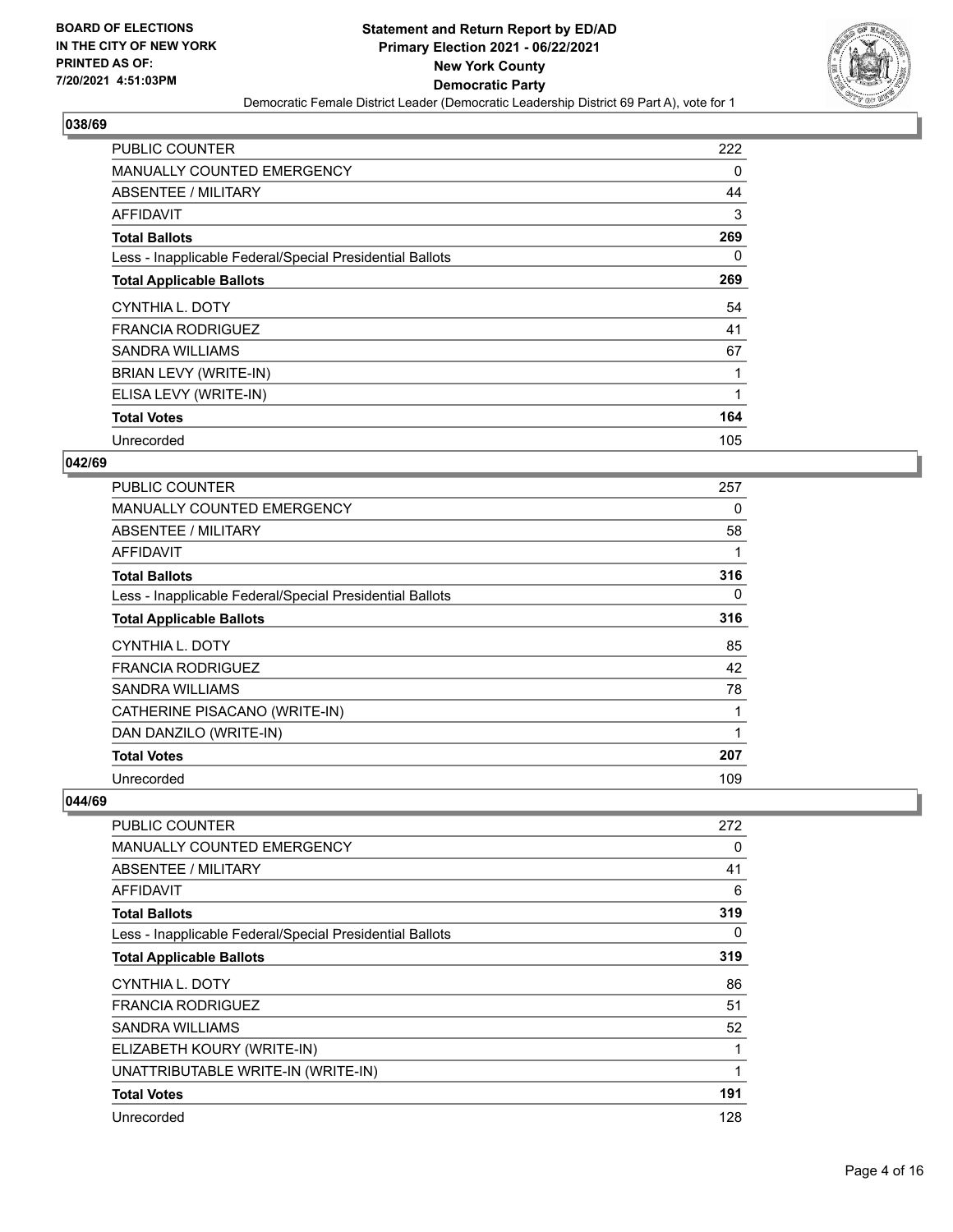

| <b>PUBLIC COUNTER</b>                                    | 294            |
|----------------------------------------------------------|----------------|
| <b>MANUALLY COUNTED EMERGENCY</b>                        | $\Omega$       |
| ABSENTEE / MILITARY                                      | 56             |
| <b>AFFIDAVIT</b>                                         | 2              |
| <b>Total Ballots</b>                                     | 352            |
| Less - Inapplicable Federal/Special Presidential Ballots | 0              |
| <b>Total Applicable Ballots</b>                          | 352            |
| <b>CYNTHIA L. DOTY</b>                                   | 111            |
| <b>FRANCIA RODRIGUEZ</b>                                 | 35             |
| <b>SANDRA WILLIAMS</b>                                   | 60             |
| UNATTRIBUTABLE WRITE-IN (WRITE-IN)                       | $\overline{2}$ |
| <b>Total Votes</b>                                       | 208            |
| Unrecorded                                               | 144            |

# **046/69**

| <b>PUBLIC COUNTER</b>                                    | 288 |
|----------------------------------------------------------|-----|
| MANUALLY COUNTED EMERGENCY                               | 0   |
| ABSENTEE / MILITARY                                      | 58  |
| <b>AFFIDAVIT</b>                                         |     |
| <b>Total Ballots</b>                                     | 347 |
| Less - Inapplicable Federal/Special Presidential Ballots | 0   |
| <b>Total Applicable Ballots</b>                          | 347 |
| CYNTHIA L. DOTY                                          | 108 |
| <b>FRANCIA RODRIGUEZ</b>                                 | 43  |
| SANDRA WILLIAMS                                          | 69  |
| <b>Total Votes</b>                                       | 220 |
| Unrecorded                                               | 127 |

| <b>PUBLIC COUNTER</b>                                    | 196      |
|----------------------------------------------------------|----------|
| MANUALLY COUNTED EMERGENCY                               | 0        |
| ABSENTEE / MILITARY                                      | 43       |
| AFFIDAVIT                                                | 2        |
| <b>Total Ballots</b>                                     | 241      |
| Less - Inapplicable Federal/Special Presidential Ballots | $\Omega$ |
| <b>Total Applicable Ballots</b>                          | 241      |
| CYNTHIA L. DOTY                                          | 97       |
| <b>FRANCIA RODRIGUEZ</b>                                 | 26       |
| <b>SANDRA WILLIAMS</b>                                   | 30       |
| UNATTRIBUTABLE WRITE-IN (WRITE-IN)                       |          |
| <b>Total Votes</b>                                       | 154      |
| Unrecorded                                               | 87       |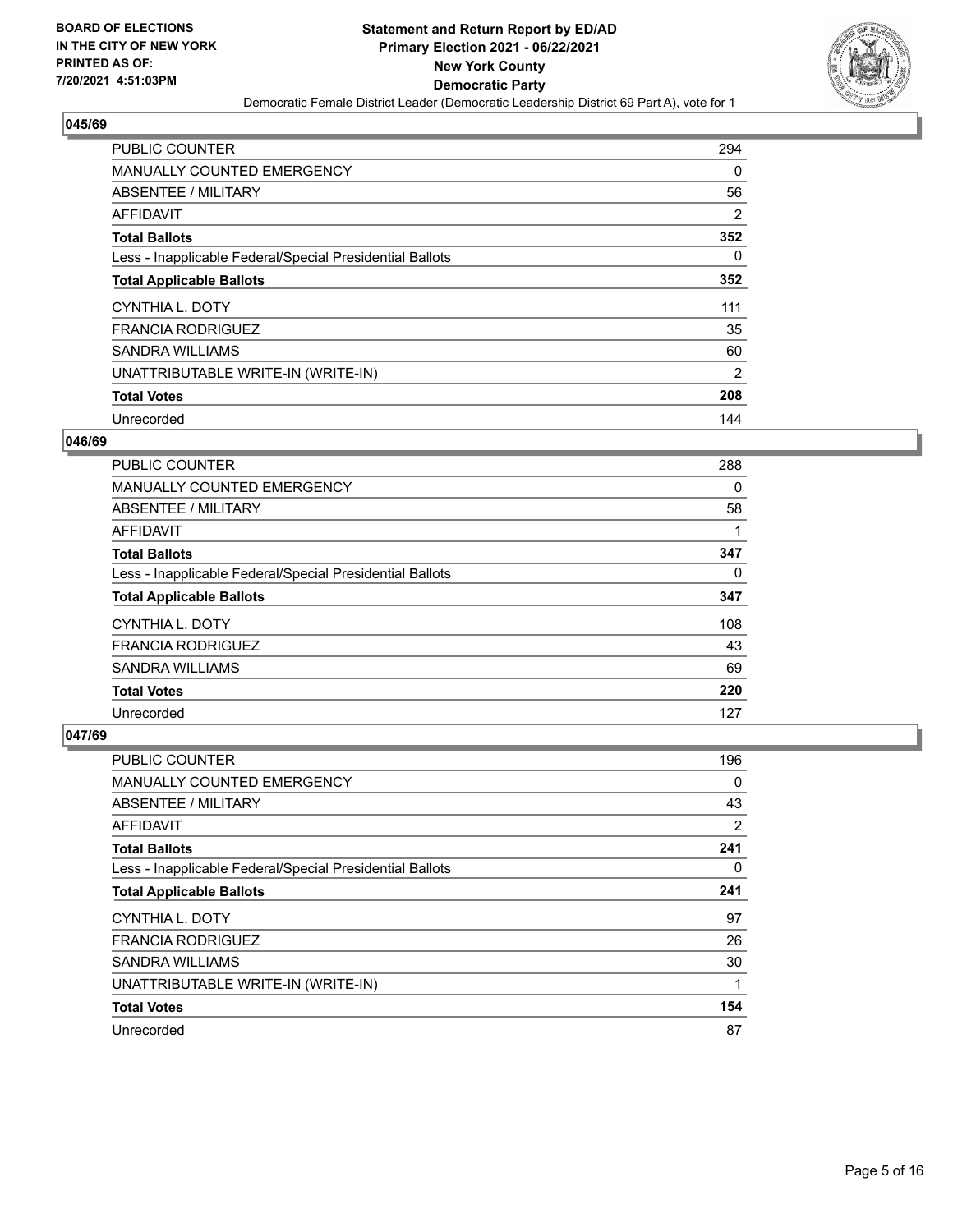

| <b>PUBLIC COUNTER</b>                                    | 294 |
|----------------------------------------------------------|-----|
| <b>MANUALLY COUNTED EMERGENCY</b>                        | 0   |
| ABSENTEE / MILITARY                                      | 68  |
| AFFIDAVIT                                                |     |
| <b>Total Ballots</b>                                     | 363 |
| Less - Inapplicable Federal/Special Presidential Ballots | 0   |
| <b>Total Applicable Ballots</b>                          | 363 |
| CYNTHIA L. DOTY                                          | 129 |
| <b>FRANCIA RODRIGUEZ</b>                                 | 35  |
| SANDRA WILLIAMS                                          | 61  |
| <b>Total Votes</b>                                       | 225 |
| Unrecorded                                               | 138 |

## **049/69**

| PUBLIC COUNTER                                           | 306          |
|----------------------------------------------------------|--------------|
| <b>MANUALLY COUNTED EMERGENCY</b>                        | 0            |
| ABSENTEE / MILITARY                                      | 88           |
| AFFIDAVIT                                                | 4            |
| <b>Total Ballots</b>                                     | 398          |
| Less - Inapplicable Federal/Special Presidential Ballots | 0            |
| <b>Total Applicable Ballots</b>                          | 398          |
| CYNTHIA L. DOTY                                          | 167          |
| <b>FRANCIA RODRIGUEZ</b>                                 | 32           |
| SANDRA WILLIAMS                                          | 68           |
| DIANNE MORALES (WRITE-IN)                                | 1            |
| MARISA ROSPOS (WRITE-IN)                                 | $\mathbf{1}$ |
| <b>Total Votes</b>                                       | 269          |
| Unrecorded                                               | 129          |

| PUBLIC COUNTER                                           | 310 |
|----------------------------------------------------------|-----|
| <b>MANUALLY COUNTED EMERGENCY</b>                        | 0   |
| ABSENTEE / MILITARY                                      | 64  |
| AFFIDAVIT                                                |     |
| <b>Total Ballots</b>                                     | 381 |
| Less - Inapplicable Federal/Special Presidential Ballots | 0   |
| <b>Total Applicable Ballots</b>                          | 381 |
| CYNTHIA L. DOTY                                          | 142 |
| <b>FRANCIA RODRIGUEZ</b>                                 | 36  |
| <b>SANDRA WILLIAMS</b>                                   | 46  |
| <b>Total Votes</b>                                       | 224 |
| Unrecorded                                               | 157 |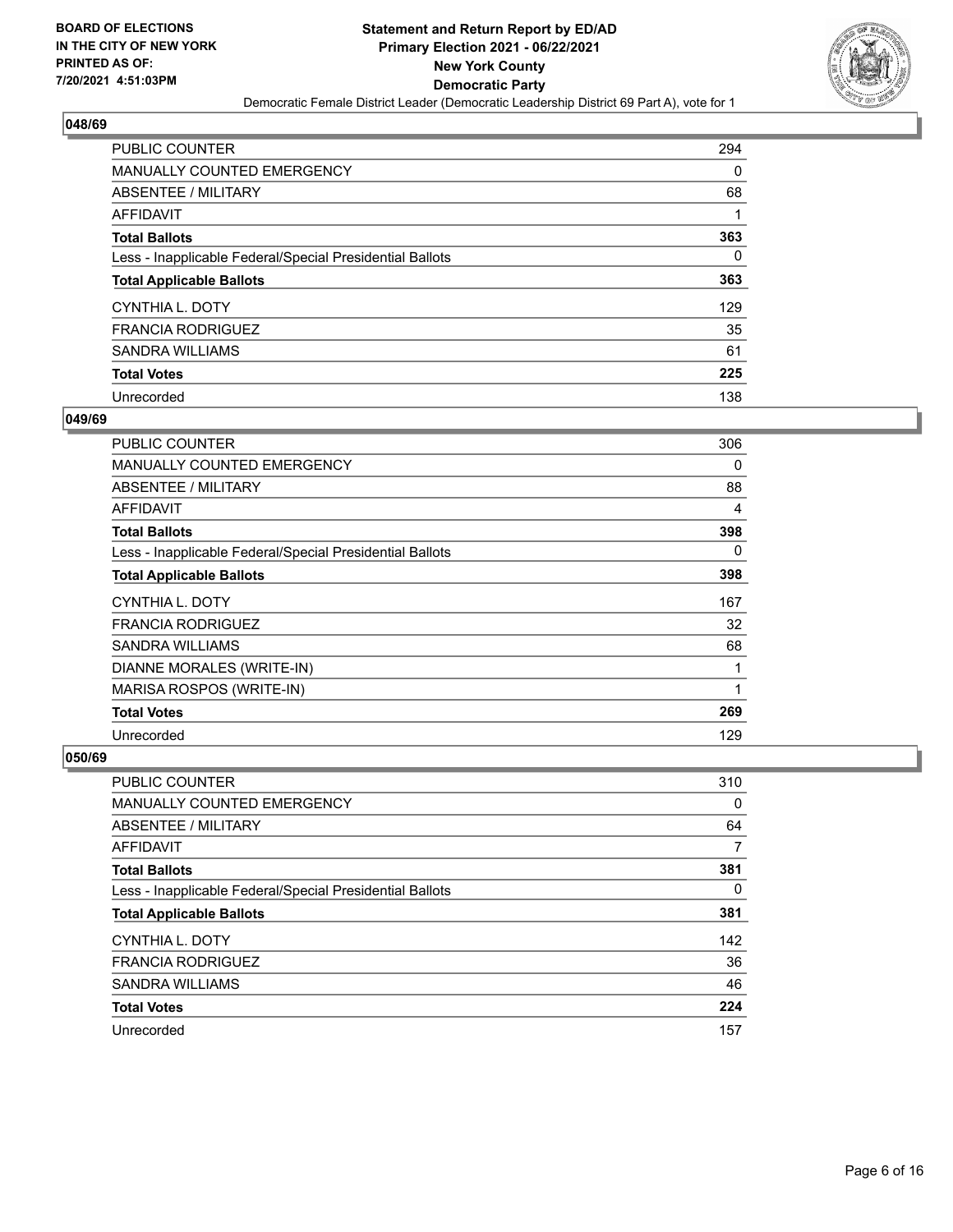

| <b>PUBLIC COUNTER</b>                                    | 185 |
|----------------------------------------------------------|-----|
| <b>MANUALLY COUNTED EMERGENCY</b>                        | 0   |
| ABSENTEE / MILITARY                                      | 45  |
| AFFIDAVIT                                                | 3   |
| <b>Total Ballots</b>                                     | 233 |
| Less - Inapplicable Federal/Special Presidential Ballots | 0   |
| <b>Total Applicable Ballots</b>                          | 233 |
| CYNTHIA L. DOTY                                          | 78  |
| <b>FRANCIA RODRIGUEZ</b>                                 | 26  |
| SANDRA WILLIAMS                                          | 31  |
| <b>Total Votes</b>                                       | 135 |
| Unrecorded                                               | 98  |

## **052/69**

| PUBLIC COUNTER                                           | 262 |
|----------------------------------------------------------|-----|
| MANUALLY COUNTED EMERGENCY                               | 0   |
| ABSENTEE / MILITARY                                      | 37  |
| <b>AFFIDAVIT</b>                                         | 7   |
| <b>Total Ballots</b>                                     | 306 |
| Less - Inapplicable Federal/Special Presidential Ballots | 0   |
| <b>Total Applicable Ballots</b>                          | 306 |
| CYNTHIA L. DOTY                                          | 91  |
| <b>FRANCIA RODRIGUEZ</b>                                 | 49  |
| <b>SANDRA WILLIAMS</b>                                   | 66  |
| CAITLEN JENNER (WRITE-IN)                                | 1   |
| LIZ LEMON (WRITE-IN)                                     | 1   |
| <b>Total Votes</b>                                       | 208 |
| Unrecorded                                               | 98  |

| PUBLIC COUNTER                                           | 112 |
|----------------------------------------------------------|-----|
| <b>MANUALLY COUNTED EMERGENCY</b>                        | 0   |
| ABSENTEE / MILITARY                                      | 9   |
| <b>AFFIDAVIT</b>                                         |     |
| <b>Total Ballots</b>                                     | 122 |
| Less - Inapplicable Federal/Special Presidential Ballots | 0   |
| <b>Total Applicable Ballots</b>                          | 122 |
|                                                          |     |
| CYNTHIA L. DOTY                                          | 15  |
| <b>FRANCIA RODRIGUEZ</b>                                 | 26  |
| <b>SANDRA WILLIAMS</b>                                   | 55  |
| <b>Total Votes</b>                                       | 96  |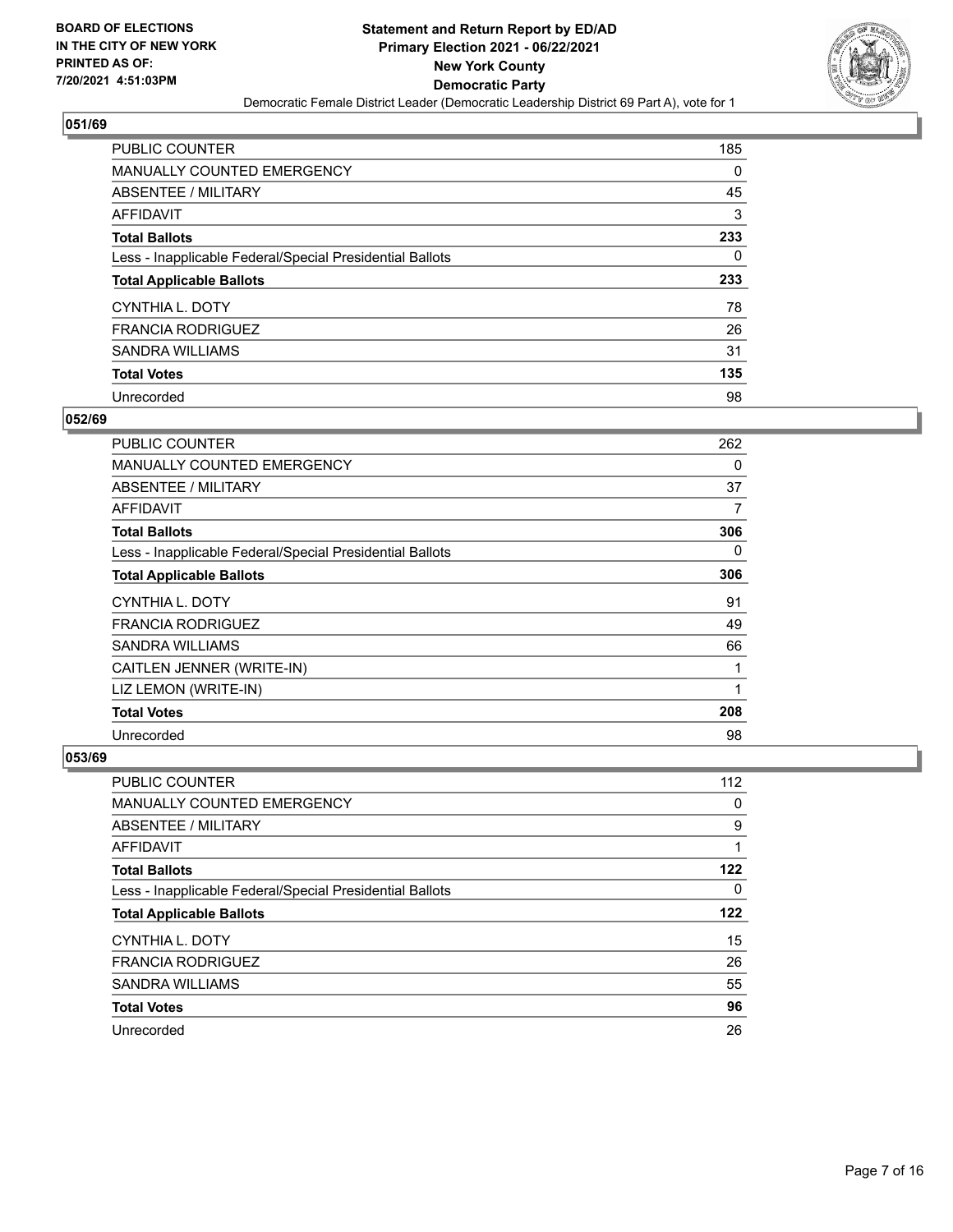

| <b>PUBLIC COUNTER</b>                                    | 188 |
|----------------------------------------------------------|-----|
| <b>MANUALLY COUNTED EMERGENCY</b>                        | 0   |
| ABSENTEE / MILITARY                                      | 23  |
| AFFIDAVIT                                                | 0   |
| <b>Total Ballots</b>                                     | 211 |
| Less - Inapplicable Federal/Special Presidential Ballots | 0   |
| <b>Total Applicable Ballots</b>                          | 211 |
|                                                          |     |
| CYNTHIA L. DOTY                                          | 45  |
| <b>FRANCIA RODRIGUEZ</b>                                 | 58  |
| SANDRA WILLIAMS                                          | 51  |
| <b>Total Votes</b>                                       | 154 |

## **055/69**

| <b>PUBLIC COUNTER</b>                                    | 234      |
|----------------------------------------------------------|----------|
| <b>MANUALLY COUNTED EMERGENCY</b>                        | $\Omega$ |
| ABSENTEE / MILITARY                                      | 40       |
| <b>AFFIDAVIT</b>                                         | 3        |
| <b>Total Ballots</b>                                     | 277      |
| Less - Inapplicable Federal/Special Presidential Ballots | $\Omega$ |
| <b>Total Applicable Ballots</b>                          | 277      |
| <b>CYNTHIA L. DOTY</b>                                   | 78       |
| <b>FRANCIA RODRIGUEZ</b>                                 | 44       |
| SANDRA WILLIAMS                                          | 67       |
| <b>Total Votes</b>                                       | 189      |
| Unrecorded                                               | 88       |

| PUBLIC COUNTER                                           | 105 |
|----------------------------------------------------------|-----|
| <b>MANUALLY COUNTED EMERGENCY</b>                        | 0   |
| ABSENTEE / MILITARY                                      | 8   |
| AFFIDAVIT                                                | 0   |
| <b>Total Ballots</b>                                     | 113 |
| Less - Inapplicable Federal/Special Presidential Ballots | 0   |
| <b>Total Applicable Ballots</b>                          | 113 |
| CYNTHIA L. DOTY                                          | 16  |
| <b>FRANCIA RODRIGUEZ</b>                                 | 25  |
| SANDRA WILLIAMS                                          | 51  |
| UNATTRIBUTABLE WRITE-IN (WRITE-IN)                       |     |
| <b>Total Votes</b>                                       | 93  |
| Unrecorded                                               | 20  |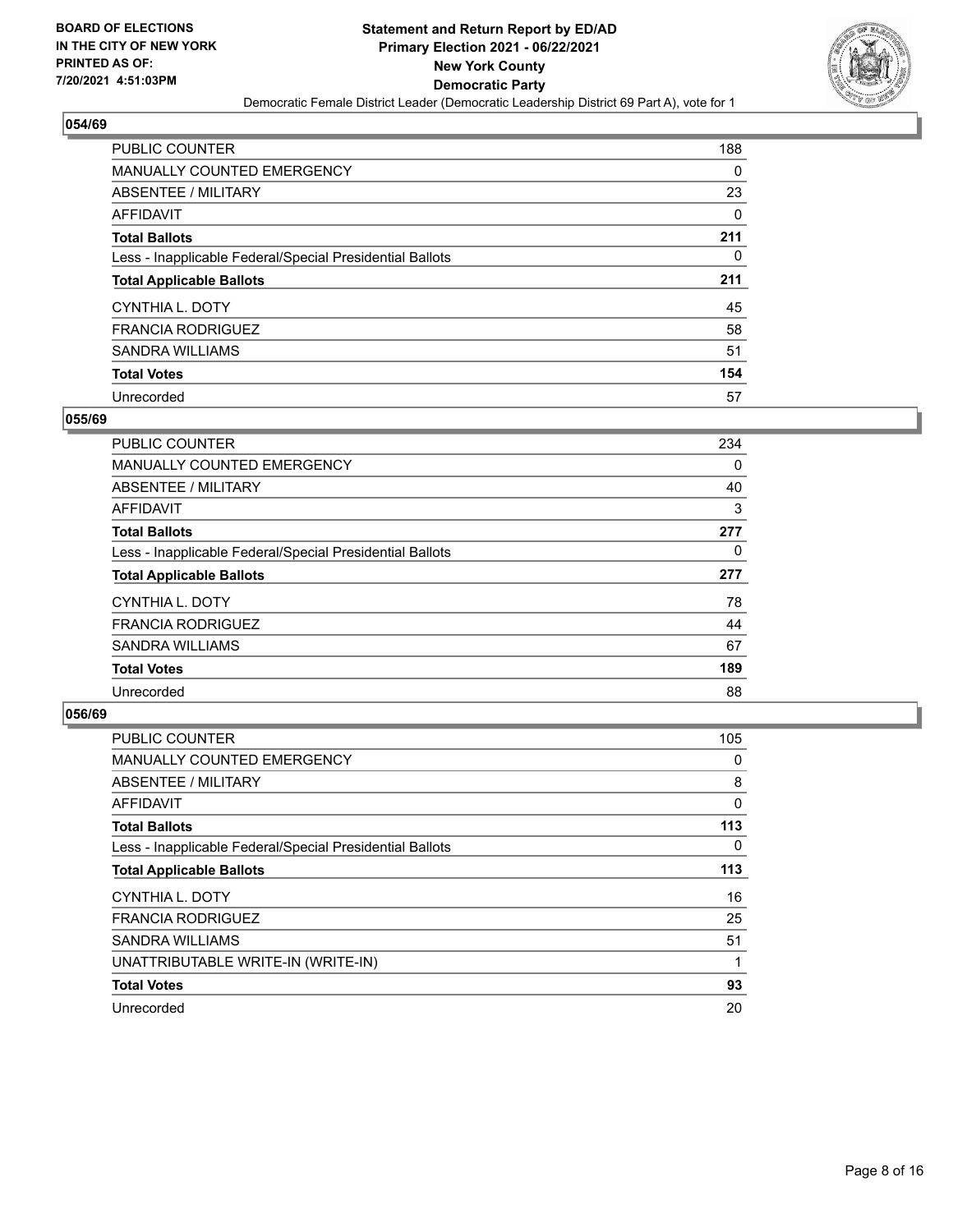

| <b>PUBLIC COUNTER</b>                                    | 172 |
|----------------------------------------------------------|-----|
| <b>MANUALLY COUNTED EMERGENCY</b>                        | 0   |
| ABSENTEE / MILITARY                                      | 8   |
| AFFIDAVIT                                                |     |
| <b>Total Ballots</b>                                     | 181 |
| Less - Inapplicable Federal/Special Presidential Ballots | 0   |
| <b>Total Applicable Ballots</b>                          | 181 |
| CYNTHIA L. DOTY                                          | 25  |
| <b>FRANCIA RODRIGUEZ</b>                                 | 49  |
| <b>SANDRA WILLIAMS</b>                                   | 75  |
| <b>Total Votes</b>                                       | 149 |
| Unrecorded                                               | 32  |

## **058/69**

| <b>PUBLIC COUNTER</b>                                    | 188 |
|----------------------------------------------------------|-----|
| <b>MANUALLY COUNTED EMERGENCY</b>                        | 0   |
| ABSENTEE / MILITARY                                      | 22  |
| <b>AFFIDAVIT</b>                                         |     |
| <b>Total Ballots</b>                                     | 211 |
| Less - Inapplicable Federal/Special Presidential Ballots | 0   |
| <b>Total Applicable Ballots</b>                          | 211 |
| <b>CYNTHIA L. DOTY</b>                                   | 66  |
| <b>FRANCIA RODRIGUEZ</b>                                 | 36  |
| SANDRA WILLIAMS                                          | 37  |
| KATIE WALSH (WRITE-IN)                                   | 1   |
| <b>Total Votes</b>                                       | 140 |
| Unrecorded                                               | 71  |

| <b>PUBLIC COUNTER</b>                                    | 95               |
|----------------------------------------------------------|------------------|
| <b>MANUALLY COUNTED EMERGENCY</b>                        | 0                |
| ABSENTEE / MILITARY                                      | 7                |
| AFFIDAVIT                                                | 0                |
| <b>Total Ballots</b>                                     | 102 <sub>2</sub> |
| Less - Inapplicable Federal/Special Presidential Ballots | 0                |
| <b>Total Applicable Ballots</b>                          | 102 <sub>2</sub> |
|                                                          | 28               |
| CYNTHIA L. DOTY                                          |                  |
| <b>FRANCIA RODRIGUEZ</b>                                 | 13               |
| <b>SANDRA WILLIAMS</b>                                   | 25               |
| <b>Total Votes</b>                                       | 66               |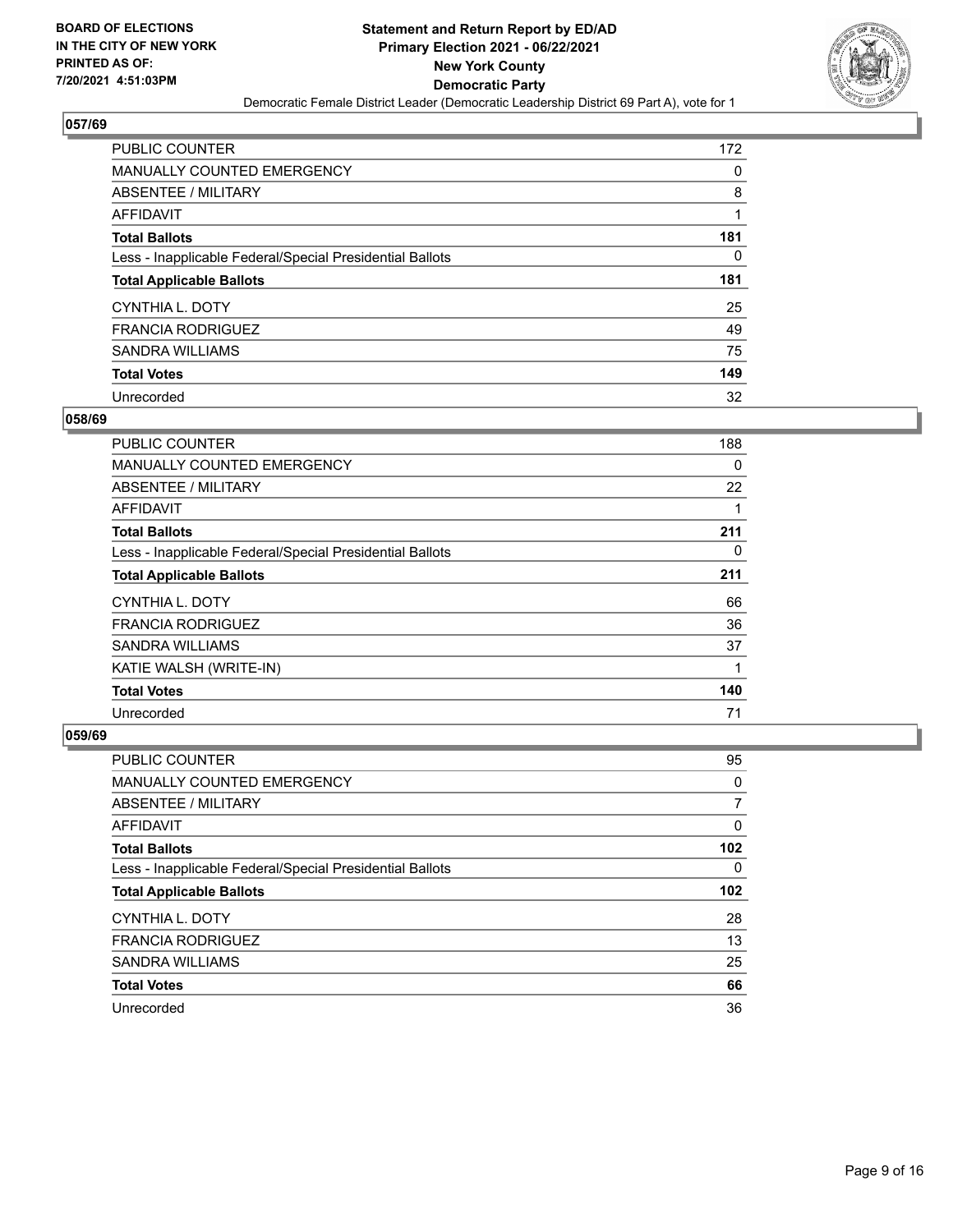

| PUBLIC COUNTER                                           | 285      |
|----------------------------------------------------------|----------|
| <b>MANUALLY COUNTED EMERGENCY</b>                        | $\Omega$ |
| <b>ABSENTEE / MILITARY</b>                               | 48       |
| <b>AFFIDAVIT</b>                                         | 6        |
| <b>Total Ballots</b>                                     | 339      |
| Less - Inapplicable Federal/Special Presidential Ballots | $\Omega$ |
| <b>Total Applicable Ballots</b>                          | 339      |
| CYNTHIA L. DOTY                                          | 129      |
| <b>FRANCIA RODRIGUEZ</b>                                 | 39       |
| <b>SANDRA WILLIAMS</b>                                   | 46       |
| TERRY CHUN (WRITE-IN)                                    | 1        |
| <b>Total Votes</b>                                       | 215      |
| Unrecorded                                               | 124      |

## **061/69**

| PUBLIC COUNTER                                           | 332          |
|----------------------------------------------------------|--------------|
| MANUALLY COUNTED EMERGENCY                               | 0            |
| ABSENTEE / MILITARY                                      | 58           |
| <b>AFFIDAVIT</b>                                         | 1            |
| <b>Total Ballots</b>                                     | 391          |
| Less - Inapplicable Federal/Special Presidential Ballots | 0            |
| <b>Total Applicable Ballots</b>                          | 391          |
| CYNTHIA L. DOTY                                          | 229          |
| <b>FRANCIA RODRIGUEZ</b>                                 | 26           |
| <b>SANDRA WILLIAMS</b>                                   | 27           |
| COI CERAY (WRITE-IN)                                     | 1            |
| SHERYL REICH (WRITE-IN)                                  | $\mathbf{1}$ |
| <b>Total Votes</b>                                       | 284          |
| Unrecorded                                               | 107          |

| <b>PUBLIC COUNTER</b>                                    | 289 |
|----------------------------------------------------------|-----|
| <b>MANUALLY COUNTED EMERGENCY</b>                        | 0   |
| ABSENTEE / MILITARY                                      | 52  |
| <b>AFFIDAVIT</b>                                         | 3   |
| <b>Total Ballots</b>                                     | 344 |
| Less - Inapplicable Federal/Special Presidential Ballots | 0   |
| <b>Total Applicable Ballots</b>                          | 344 |
| CYNTHIA L. DOTY                                          | 144 |
| <b>FRANCIA RODRIGUEZ</b>                                 | 43  |
| <b>SANDRA WILLIAMS</b>                                   | 48  |
| SLAYTON UNDERWOOD (WRITE-IN)                             | 1   |
| <b>Total Votes</b>                                       | 236 |
| Unrecorded                                               | 108 |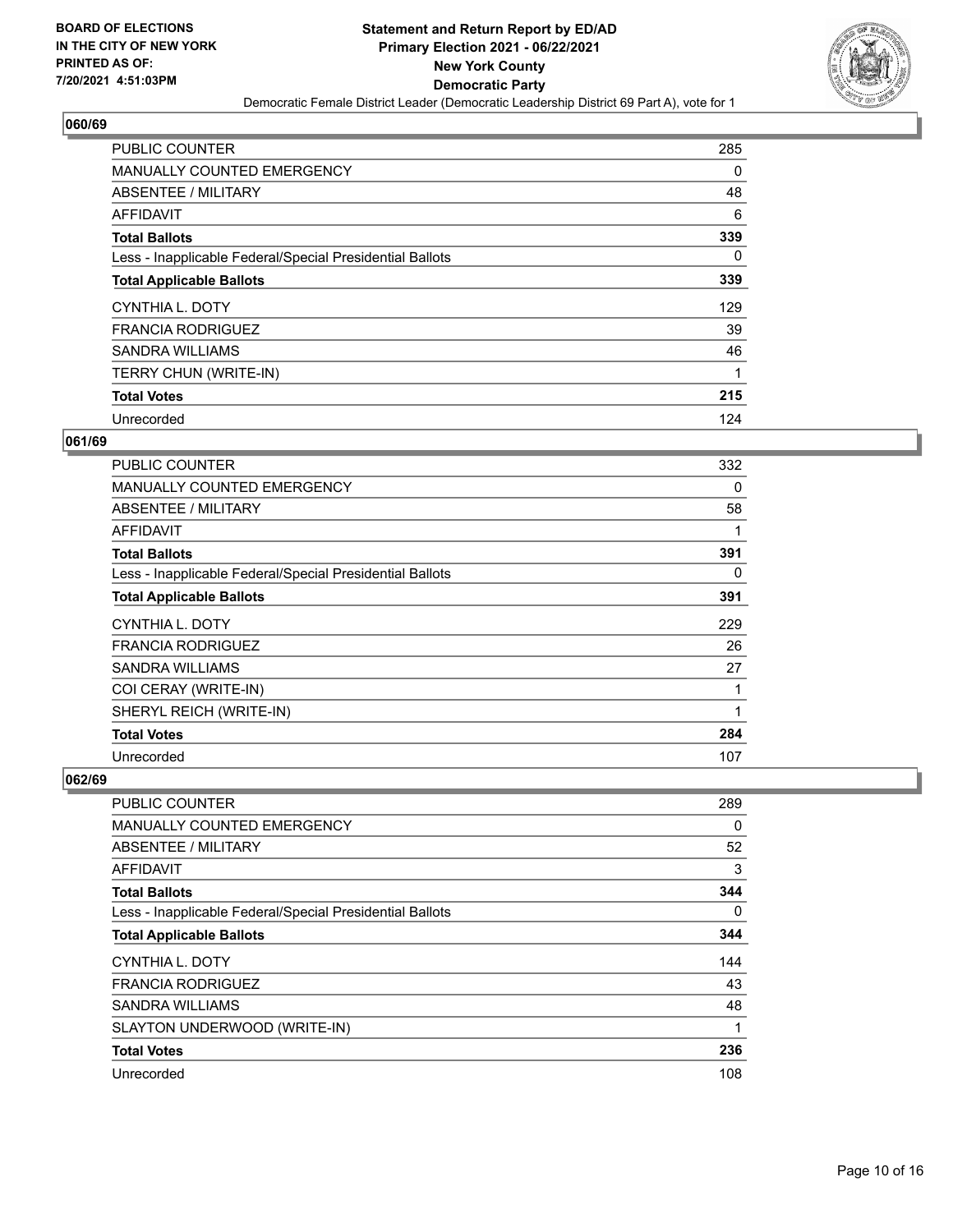

| <b>PUBLIC COUNTER</b>                                    | 242 |
|----------------------------------------------------------|-----|
| <b>MANUALLY COUNTED EMERGENCY</b>                        | 0   |
| ABSENTEE / MILITARY                                      | 33  |
| AFFIDAVIT                                                | 0   |
| <b>Total Ballots</b>                                     | 275 |
| Less - Inapplicable Federal/Special Presidential Ballots | 0   |
| <b>Total Applicable Ballots</b>                          | 275 |
| CYNTHIA L. DOTY                                          | 145 |
| <b>FRANCIA RODRIGUEZ</b>                                 | 22  |
| SANDRA WILLIAMS                                          | 27  |
| <b>Total Votes</b>                                       | 194 |
| Unrecorded                                               | 81  |

## **064/69**

| <b>PUBLIC COUNTER</b>                                    | 308 |
|----------------------------------------------------------|-----|
| <b>MANUALLY COUNTED EMERGENCY</b>                        | 0   |
| ABSENTEE / MILITARY                                      | 40  |
| <b>AFFIDAVIT</b>                                         | 4   |
| <b>Total Ballots</b>                                     | 352 |
| Less - Inapplicable Federal/Special Presidential Ballots | 0   |
| <b>Total Applicable Ballots</b>                          | 352 |
| CYNTHIA L. DOTY                                          | 189 |
| <b>FRANCIA RODRIGUEZ</b>                                 | 31  |
| SANDRA WILLIAMS                                          | 46  |
| UNATTRIBUTABLE WRITE-IN (WRITE-IN)                       | 1   |
| <b>Total Votes</b>                                       | 267 |
| Unrecorded                                               | 85  |

| PUBLIC COUNTER                                           | 272      |
|----------------------------------------------------------|----------|
| MANUALLY COUNTED EMERGENCY                               | 0        |
| ABSENTEE / MILITARY                                      | 58       |
| AFFIDAVIT                                                | 0        |
| <b>Total Ballots</b>                                     | 330      |
| Less - Inapplicable Federal/Special Presidential Ballots | $\Omega$ |
| <b>Total Applicable Ballots</b>                          | 330      |
| CYNTHIA L. DOTY                                          | 174      |
| <b>FRANCIA RODRIGUEZ</b>                                 | 17       |
| <b>SANDRA WILLIAMS</b>                                   | 38       |
| MARIA DANZILO (WRITE-IN)                                 | 1        |
| <b>Total Votes</b>                                       | 230      |
| Unrecorded                                               | 100      |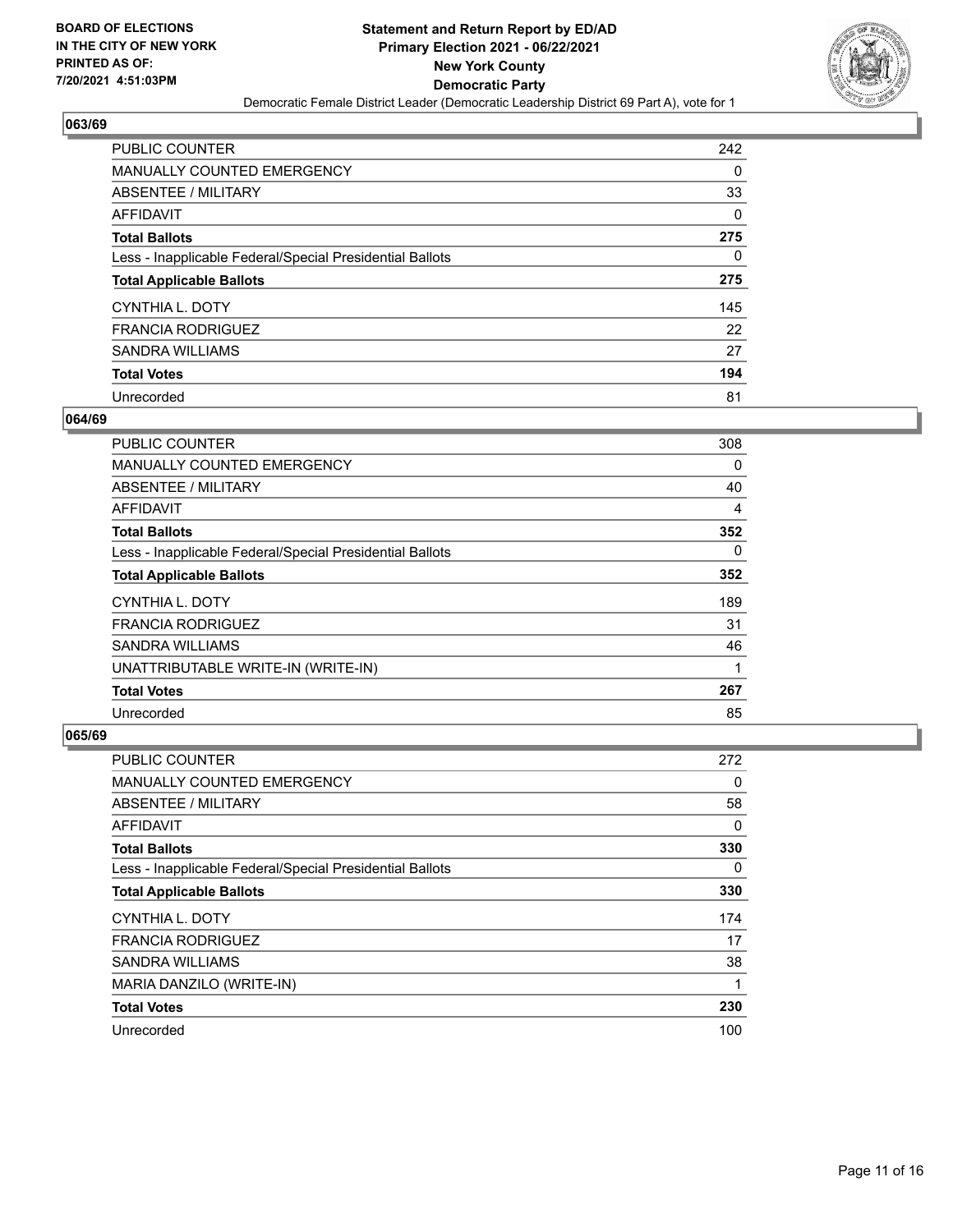

| PUBLIC COUNTER                                           | 116 |
|----------------------------------------------------------|-----|
| <b>MANUALLY COUNTED EMERGENCY</b>                        | 0   |
| ABSENTEE / MILITARY                                      | 4   |
| AFFIDAVIT                                                |     |
| <b>Total Ballots</b>                                     | 121 |
| Less - Inapplicable Federal/Special Presidential Ballots | 0   |
| <b>Total Applicable Ballots</b>                          | 121 |
| CYNTHIA L. DOTY                                          | 37  |
| <b>FRANCIA RODRIGUEZ</b>                                 | 23  |
| <b>SANDRA WILLIAMS</b>                                   | 23  |
| KAITLIY JENNER (WRITE-IN)                                |     |
| <b>Total Votes</b>                                       | 84  |
| Unrecorded                                               | 37  |

## **067/69**

| <b>PUBLIC COUNTER</b>                                    | 179      |
|----------------------------------------------------------|----------|
| <b>MANUALLY COUNTED EMERGENCY</b>                        | 0        |
| ABSENTEE / MILITARY                                      | 8        |
| <b>AFFIDAVIT</b>                                         | 5        |
| <b>Total Ballots</b>                                     | 192      |
| Less - Inapplicable Federal/Special Presidential Ballots | $\Omega$ |
| <b>Total Applicable Ballots</b>                          | 192      |
| CYNTHIA L. DOTY                                          | 32       |
| <b>FRANCIA RODRIGUEZ</b>                                 | 60       |
| <b>SANDRA WILLIAMS</b>                                   | 43       |
|                                                          |          |
| <b>Total Votes</b>                                       | 135      |

| PUBLIC COUNTER                                           | 151 |
|----------------------------------------------------------|-----|
| MANUALLY COUNTED EMERGENCY                               | 0   |
| ABSENTEE / MILITARY                                      | 10  |
| AFFIDAVIT                                                | 4   |
| <b>Total Ballots</b>                                     | 165 |
| Less - Inapplicable Federal/Special Presidential Ballots | 0   |
| <b>Total Applicable Ballots</b>                          | 165 |
| CYNTHIA L. DOTY                                          | 34  |
| <b>FRANCIA RODRIGUEZ</b>                                 | 33  |
| <b>SANDRA WILLIAMS</b>                                   | 42  |
| TALIA RITHOLTZ (WRITE-IN)                                | 1   |
| <b>Total Votes</b>                                       | 110 |
| Unrecorded                                               | 55  |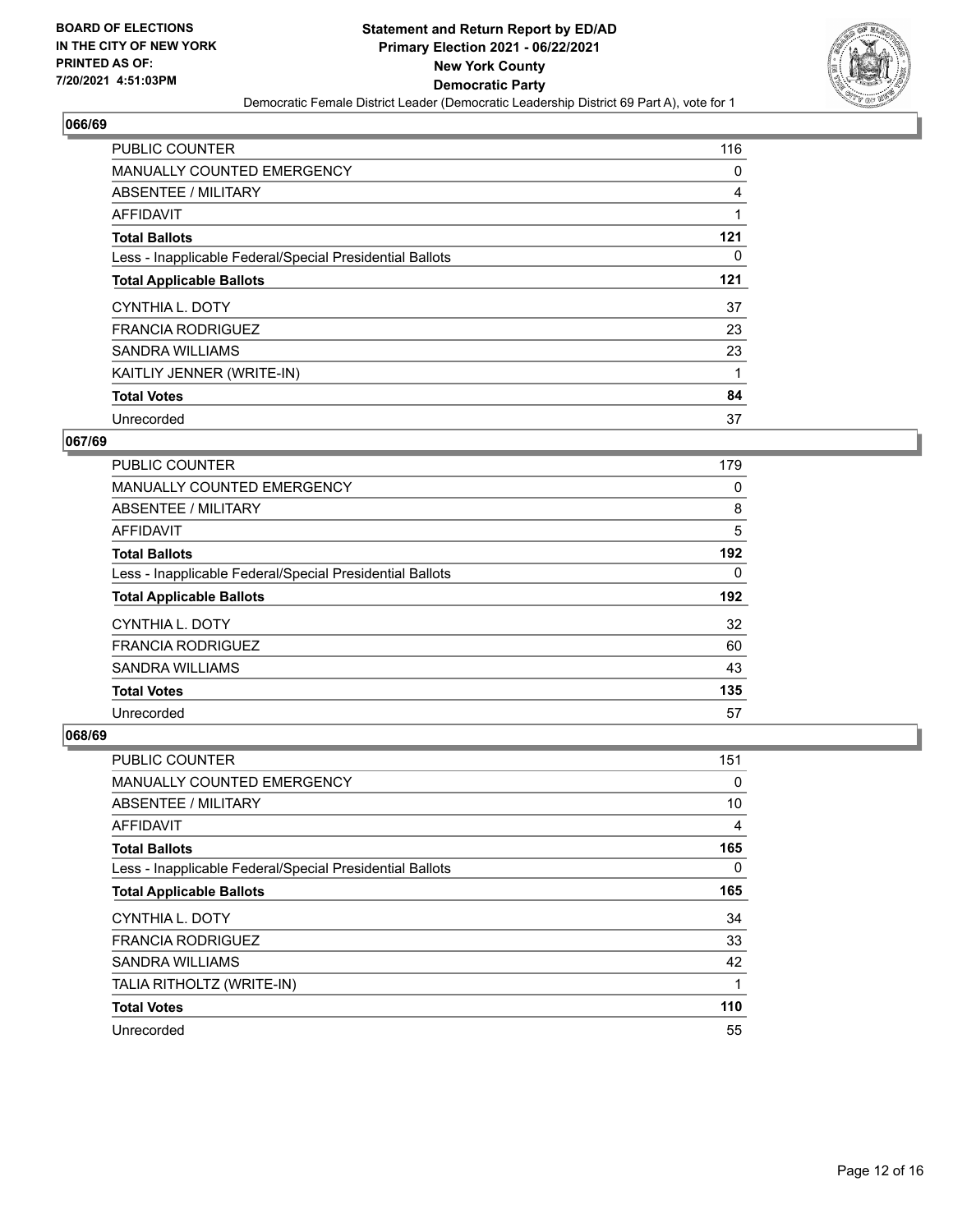

| <b>PUBLIC COUNTER</b>                                    | 340      |
|----------------------------------------------------------|----------|
| <b>MANUALLY COUNTED EMERGENCY</b>                        | 0        |
| ABSENTEE / MILITARY                                      | 54       |
| <b>AFFIDAVIT</b>                                         | 5        |
| <b>Total Ballots</b>                                     | 399      |
| Less - Inapplicable Federal/Special Presidential Ballots | $\Omega$ |
| <b>Total Applicable Ballots</b>                          | 399      |
| CYNTHIA L. DOTY                                          | 124      |
| <b>FRANCIA RODRIGUEZ</b>                                 | 49       |
| <b>SANDRA WILLIAMS</b>                                   | 78       |
| UNATTRIBUTABLE WRITE-IN (WRITE-IN)                       |          |
| <b>Total Votes</b>                                       | 252      |
| Unrecorded                                               | 147      |

## **070/69**

| PUBLIC COUNTER                                           | 72  |
|----------------------------------------------------------|-----|
| <b>MANUALLY COUNTED EMERGENCY</b>                        | 0   |
| ABSENTEE / MILITARY                                      | 52  |
| AFFIDAVIT                                                | 3   |
| <b>Total Ballots</b>                                     | 127 |
| Less - Inapplicable Federal/Special Presidential Ballots | 0   |
| <b>Total Applicable Ballots</b>                          | 127 |
| CYNTHIA L. DOTY                                          | 24  |
| <b>FRANCIA RODRIGUEZ</b>                                 | 20  |
| <b>SANDRA WILLIAMS</b>                                   | 41  |
| UNATTRIBUTABLE WRITE-IN (WRITE-IN)                       | 2   |
| <b>Total Votes</b>                                       | 87  |
| Unrecorded                                               | 40  |

| <b>PUBLIC COUNTER</b>                                    | 115 |
|----------------------------------------------------------|-----|
| <b>MANUALLY COUNTED EMERGENCY</b>                        | 0   |
| ABSENTEE / MILITARY                                      | 9   |
| AFFIDAVIT                                                | 0   |
| <b>Total Ballots</b>                                     | 124 |
| Less - Inapplicable Federal/Special Presidential Ballots | 0   |
|                                                          |     |
| <b>Total Applicable Ballots</b>                          | 124 |
| CYNTHIA L. DOTY                                          | 53  |
| <b>FRANCIA RODRIGUEZ</b>                                 | 19  |
| <b>SANDRA WILLIAMS</b>                                   | 14  |
| <b>Total Votes</b>                                       | 86  |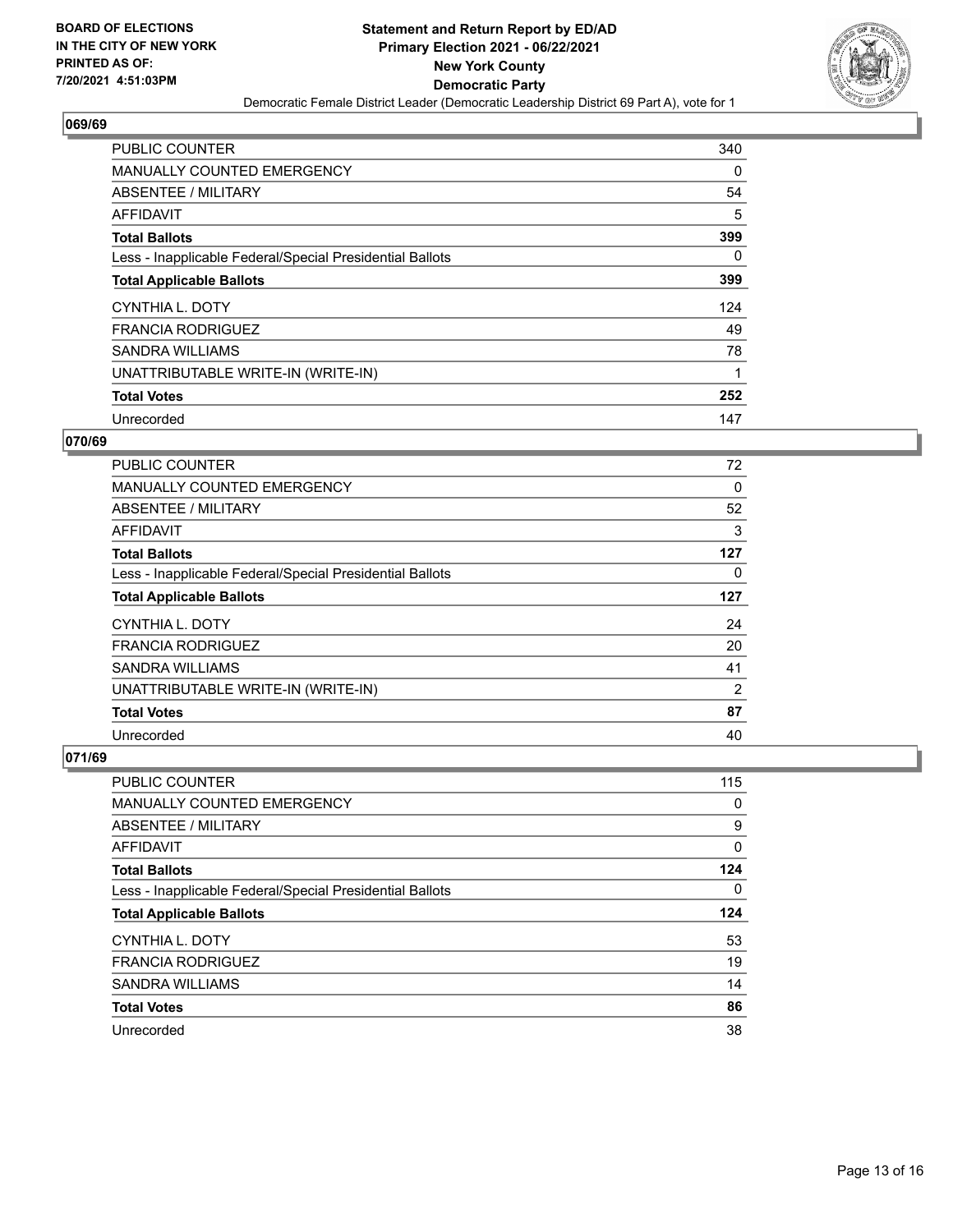

| <b>PUBLIC COUNTER</b>                                    | 198 |
|----------------------------------------------------------|-----|
| <b>MANUALLY COUNTED EMERGENCY</b>                        | 0   |
| ABSENTEE / MILITARY                                      | 28  |
| AFFIDAVIT                                                | 2   |
| <b>Total Ballots</b>                                     | 228 |
| Less - Inapplicable Federal/Special Presidential Ballots | 0   |
| <b>Total Applicable Ballots</b>                          | 228 |
| CYNTHIA L. DOTY                                          | 100 |
| <b>FRANCIA RODRIGUEZ</b>                                 | 19  |
| SANDRA WILLIAMS                                          | 31  |
| <b>Total Votes</b>                                       | 150 |
| Unrecorded                                               | 78  |

## **112/69**

| PUBLIC COUNTER                                           | 176 |
|----------------------------------------------------------|-----|
| <b>MANUALLY COUNTED EMERGENCY</b>                        | 0   |
| ABSENTEE / MILITARY                                      | 33  |
| AFFIDAVIT                                                | 2   |
| <b>Total Ballots</b>                                     | 211 |
| Less - Inapplicable Federal/Special Presidential Ballots | 0   |
| <b>Total Applicable Ballots</b>                          | 211 |
| CYNTHIA L. DOTY                                          | 104 |
| <b>FRANCIA RODRIGUEZ</b>                                 | 16  |
| <b>SANDRA WILLIAMS</b>                                   | 26  |
| UNATTRIBUTABLE WRITE-IN (WRITE-IN)                       | 1   |
| <b>Total Votes</b>                                       | 147 |
| Unrecorded                                               | 64  |

| PUBLIC COUNTER                                           | 175      |
|----------------------------------------------------------|----------|
| MANUALLY COUNTED EMERGENCY                               | $\Omega$ |
| ABSENTEE / MILITARY                                      | 37       |
| AFFIDAVIT                                                | 2        |
| <b>Total Ballots</b>                                     | 214      |
| Less - Inapplicable Federal/Special Presidential Ballots | $\Omega$ |
| <b>Total Applicable Ballots</b>                          | 214      |
| CYNTHIA L. DOTY                                          | 69       |
| <b>FRANCIA RODRIGUEZ</b>                                 | 22       |
| <b>SANDRA WILLIAMS</b>                                   | 23       |
| LESLIE POWERS (WRITE-IN)                                 |          |
| <b>Total Votes</b>                                       | 115      |
| Unrecorded                                               | 99       |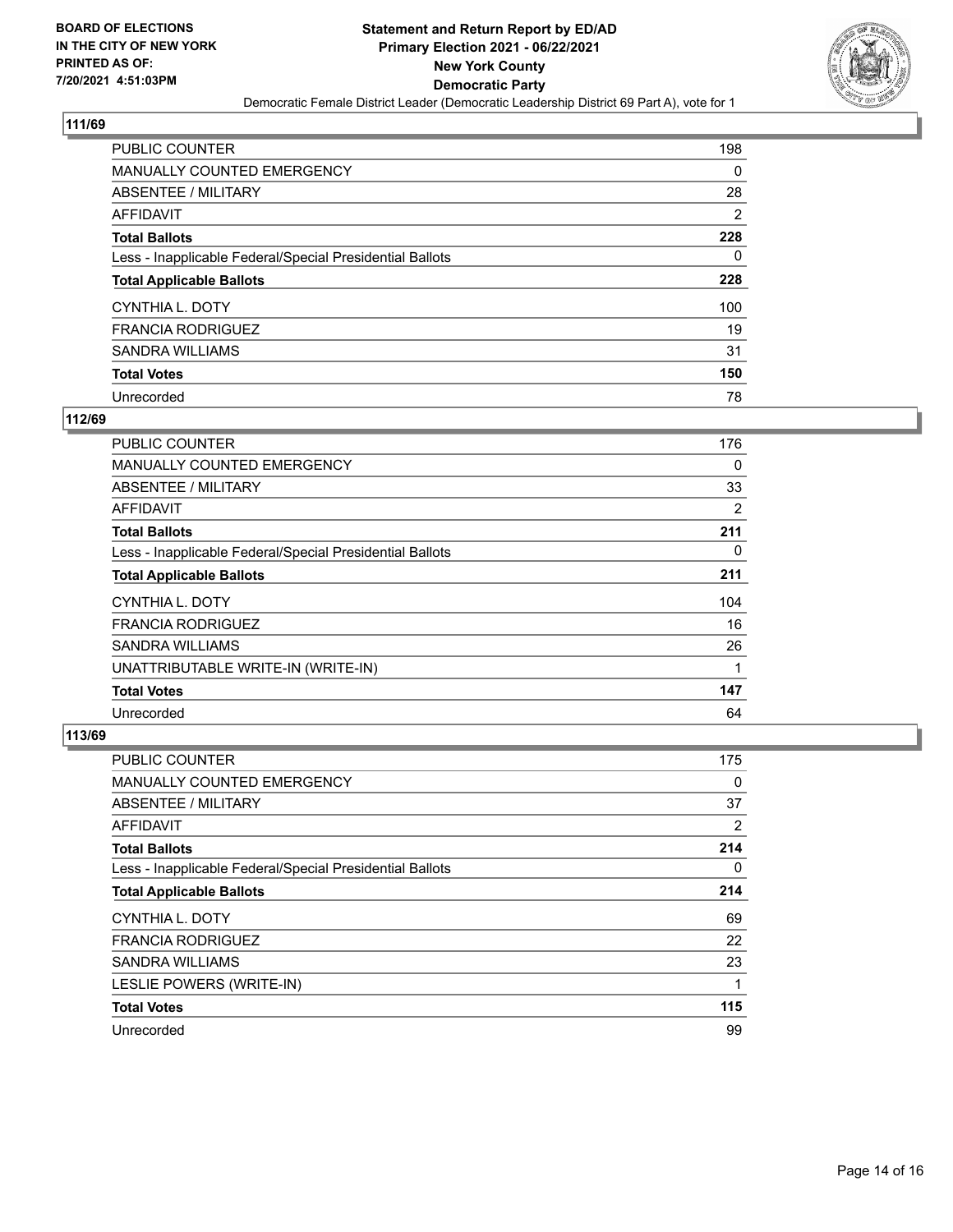

| PUBLIC COUNTER                                           | 60             |
|----------------------------------------------------------|----------------|
| <b>MANUALLY COUNTED EMERGENCY</b>                        | 0              |
| ABSENTEE / MILITARY                                      | 4              |
| AFFIDAVIT                                                | $\overline{2}$ |
| <b>Total Ballots</b>                                     | 66             |
| Less - Inapplicable Federal/Special Presidential Ballots | 0              |
|                                                          |                |
| <b>Total Applicable Ballots</b>                          | 66             |
| CYNTHIA L. DOTY                                          | 7              |
| <b>FRANCIA RODRIGUEZ</b>                                 | 11             |
| <b>SANDRA WILLIAMS</b>                                   | 31             |
| <b>Total Votes</b>                                       | 49             |